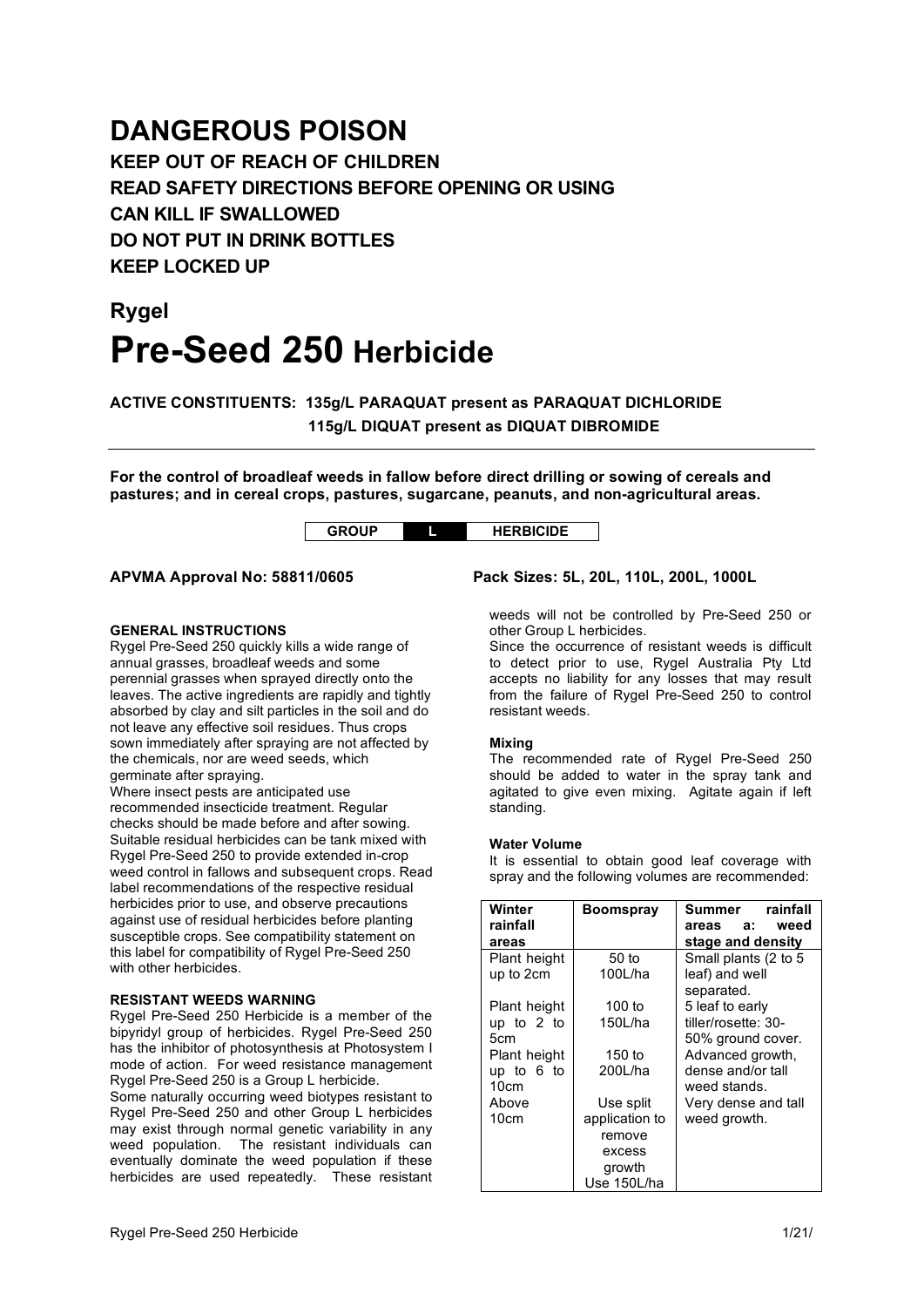## **Note:**

- (1) If the volume is increased above 100L/ha additional wetter should be added at the rate of 200mL Rygel Cropwett 600 or 120mL of Rygel Cropwett 1000 per 100L water.
- (2) Water should be clean and free from clay, silt<br>and algae. Providing it meets this Providing it meets this requirement, saline water, water collected from roofs, bore water, dam water and water from creeks may be used.

#### **Application**

#### **Boomspray**

Use only through a properly calibrated boom spray that should be fitted with flat fan jets and adjusted to a height to give at least double overlap of the spray at the top of the weeds being sprayed. Spraying pressures should be in the range of 240-280 kPa. Speed of travel should be in the range of 6 to 10 km/hr. It is essential that a good marking system be used. If a disc marker is used, it must be mounted so as to turn the soil back on to the area sprayed.

#### **Direct Drilling - Procedure 1.**

Use of Rygel Pre-Seed 250 Herbicide in crop establishment with no working before sowing.

| <b>Step</b> |                                                                    | <b>Critical Comments</b>                                                                                                                                                                                                                         |
|-------------|--------------------------------------------------------------------|--------------------------------------------------------------------------------------------------------------------------------------------------------------------------------------------------------------------------------------------------|
| 1.          | <b>Burn</b>                                                        | If possible crop stubble or<br>pasture trash should be burnt<br>early to avoid problems at<br>sowing. Can also promote<br>weed seed germination.                                                                                                 |
| 2.          | Shallow<br>cultivation -<br>optional                               | Should be carried out on<br>opening rains to a depth of no<br>more than 2 cm. This will<br>encourage early even<br>germination of weeds<br>particularly annual grasses.                                                                          |
| 3.          | Heavy<br>graze<br>paddocks<br>continuousl<br>y from<br>germination | This prepares the paddock for<br>spraying by keeping the<br>pasture short and open and at<br>the same time restricts the<br>development of the weed<br>roots, which will assist<br>seedbed formation.                                            |
| 4.          | Remove<br>stock 2 to 3<br>days before<br>spraying                  | Allow the weeds to freshen up<br>- important for maximum<br>uptake of Rygel Pre-Seed 250.<br>Spraying can, however, take<br>place immediately after stock<br>removal provided there is<br>sufficient leaf cover and the<br>pasture is not dusty. |
| 5.          | Spray with<br>a boom<br>sprayer                                    | Accurate application and full<br>spray cover are essential to<br>give weed control. Note<br>limitations as outlined under<br>'Directions for Use'.                                                                                               |
| 6.          | Sow 3 to 5<br>days after<br>spraying                               | A rigid tyne spring release<br>combine is preferred to ensure<br>adequate penetration. Points<br>should not be worn. The<br>combine must be level and set<br>to work 3 to 5 cm and sow<br>seed at recommended depth.<br>Use standard seed and    |

| fertiliser rates. When harrowing  |
|-----------------------------------|
| is considered necessary use       |
| trailing harrows.                 |
| Sowing can commence one           |
| hour after spraying and should    |
| be a completed within 7 days.     |
| Where heavy weed growth is        |
| present a better seedbed will     |
| result if sowing is delayed for 3 |
| to 5 days.                        |
|                                   |

#### **Direct Drilling (Sod Seeding) in Rice - Procedure 2.**

| <b>Step</b> |                                                                  | <b>Critical Comments</b>                                                                                                                                                                                                                                                                                                                                                                                                                                                |
|-------------|------------------------------------------------------------------|-------------------------------------------------------------------------------------------------------------------------------------------------------------------------------------------------------------------------------------------------------------------------------------------------------------------------------------------------------------------------------------------------------------------------------------------------------------------------|
| 1.          | Graze<br>pasture<br>heavily                                      | Allow pasture to green up before<br>spraying, generally 1 week.<br>Watering may be required.<br>Where rice follows a cereal<br>crop, the stubbles should be<br>burnt well in advance of the<br>anticipated date of sowing to<br>allow weeds to germinate prior<br>to spraying.                                                                                                                                                                                          |
| 2.          | Spray the<br>paddock<br>before or<br>after<br>direct<br>drilling | Use 1.6 to 3.2L Rygel Pre-Seed<br>250 per hectare. Use 1.7 to 2.2<br>L/ha for weeds, particularly<br>Barnyard Grass, on rice<br>stubbles after burning. Use 2.2<br>L/ha for well-grazed pastures<br>plus 500mL dicamba (200g/L)<br>per hectare as a tank mix for<br>clover dominant pastures. Up to<br>3.2 L/ha may be required where<br>the pasture has not been<br>properly managed prior to<br>spraying. Use approximately<br>100L clean water /ha per cm<br>growth. |
| 3.          | Direct Drill<br>Rice                                             | Drill at 2 to 3 cm depth within a<br>few hours of spraying. Do not<br>delay for more than a few days<br>after spraying. Spraying may be<br>carried out after drilling.                                                                                                                                                                                                                                                                                                  |

#### **Crop Establishment with Cultivation AFTER Spraying - Procedure 3.**

| <b>Step</b> |                                                           | <b>Critical Comments</b>                                                                                                                                                                                                            |
|-------------|-----------------------------------------------------------|-------------------------------------------------------------------------------------------------------------------------------------------------------------------------------------------------------------------------------------|
| 1.          | Graze<br>paddocks<br>continuousl<br>y from<br>germination | This prepares the paddock for<br>spraying by keeping the<br>pasture short and open and at<br>the same time restricts the<br>development of the weed<br>roots, which will assist<br>seedbed formation.                               |
| $2 -$       | Remove<br>stock 2 to 3<br>days before<br>spraying         | Allows the weeds to freshen<br>up – important for maximum<br>uptake of Rygel Pre-Seed 250.<br>Spraying can take place<br>immediately after stock<br>removal provided there is<br>sufficient leaf cover and<br>pasture is not dusty. |
| 3.          | Spray with<br>a boom<br>spray                             | Accurate application and full<br>spray cover are essential to<br>give weed control. Note                                                                                                                                            |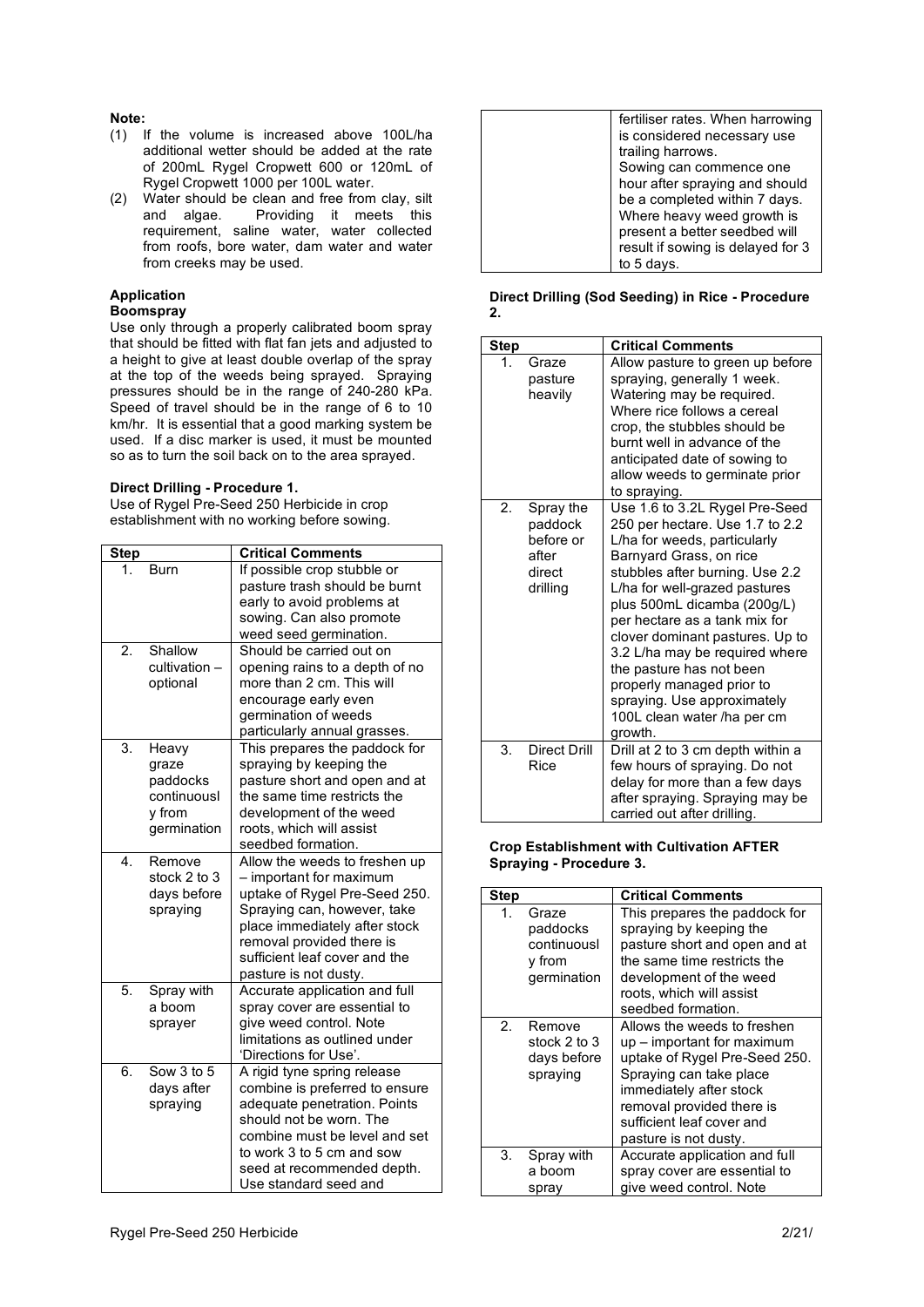|                 | limitations as outlined under<br>'Directions for Use'.                                                                                                                                                                                                                                                                             |
|-----------------|------------------------------------------------------------------------------------------------------------------------------------------------------------------------------------------------------------------------------------------------------------------------------------------------------------------------------------|
| Cultivate<br>4. | Between 1 hour and 7 days<br>after spraying. When dense<br>weed growth is present<br>implement penetration and<br>resulting seedbed may be<br>improved if cultivation<br>commences 3 to 5 days after<br>spraying. It is not necessary to<br>cultivate deeper than sowing<br>depth. Use scarifier or<br>combine with heavy harrows. |
| 5.<br>Sow       | Sow at the recommended<br>seed and fertiliser rates and<br>depth.                                                                                                                                                                                                                                                                  |

#### **Crop Establishment with a Cultivation BEFORE Spraying - Procedure 4.**

| <b>Step</b> |                                                                         | <b>Critical Comments</b>                                                                                                                                                                                                                                                                                                                                   |
|-------------|-------------------------------------------------------------------------|------------------------------------------------------------------------------------------------------------------------------------------------------------------------------------------------------------------------------------------------------------------------------------------------------------------------------------------------------------|
| 1.          | Graze                                                                   | Graze pasture or stubble to<br>keep growth of weeds down to<br>a minimum following the<br>autumn break.                                                                                                                                                                                                                                                    |
| 2.          | Cultivate 4<br>to 6 weeks<br>prior to the<br>anticipated<br>sowing date | Cultivate after autumn rains<br>when conditions are suitable to<br>produce a seedbed and before<br>heavy weed growth develops.<br>A scarifier and heavy harrows<br>should be used with the aim of<br>killing existing weed growth<br>and leaving the seedbed in a<br>level condition. It is not<br>necessary to cultivate deeper<br>than the sowing depth. |
| 3.          | Wait                                                                    | Wait 4 to 6 weeks to allow a<br>full germination of weeds.<br>Graze if necessary.                                                                                                                                                                                                                                                                          |
| 4.          | Remove<br>stock 2 to 3<br>days before<br>spraying                       | Allow the weeds to freshen up<br>- important for maximum<br>uptake of Rygel Pre-Seed 250.                                                                                                                                                                                                                                                                  |
| 5.          | Spray with<br>a boom<br>sprayer                                         | Accurate application and full<br>spray cover are essential to<br>give weed control. Note<br>limitations as outlined under<br>'Directions for Use'.                                                                                                                                                                                                         |
| 6.          | Sow                                                                     | Between one hour and 7 days<br>after spraying, sow crop in the<br>normal manner. Sow at<br>recommended seed and<br>fertiliser rates and depth.<br>Note: Where heavy weed<br>growth is present at spraying.<br>a better seedbed will result if<br>sowing is delayed for 3 to 5<br>days.                                                                     |

**Note: for on the farm advice and assistance, contact your dealer.**

**CONTROL OF WEEDS AFTER CROP HARVEST AND IN CULTIVATED AND NON-CULTIVATED FALLOWS – NORTHERN NEW SOUTH WALES AND QUEENSLAND ONLY.**

#### **Use of Rygel Pre-Seed 250 for Weed Control After Cereal Harvest - Procedure 5.**

New Zealand Spinach, Bladder Ketmia and Milk Thistle are often present after cereal harvest. They can be controlled by the application of 1.6 to 2.4 litres/hectare of Rygel Pre-Seed 250 in at least 100 litres of clean water/ha. Use a properly calibrated boom sprayer. Ensure that the boom is set for double overlap at the top of the weed canopy. The weed species must be free from dust and actively growing. They should not be shielded from the spray by stubble or trash. The use of a straw spreader at harvest is recommended.

## **Use of Rygel Pre-Seed 250 for the Control of Weeds During the Fallow - Procedure 6.**

Weeds must be controlled during the fallow to conserve moisture. While cultivation can eliminate weeds it also exposes the soil to moisture loss. In addition, repeated cultivations destroy soil structure, reduce organic matter and stubble cover. This leads to the formation of hard pans, soil crusts and increases the risk of erosion. Under moist soil conditions weeds are frequently transplanted and not killed, weed growth holds the soil in clods. Rygel Pre-Seed 250 herbicide provides an economical and reliable alternative for fallow weed control.

For use in fallows to be planted to sugar cane and for weed control prior to planting sugar cane, refer to the specific section of this label.

## **a) Seedling weeds**

Seedling weeds should be sprayed with 1.0 to 3.2 /ha of Rygel Pre-Seed 250 in 50 to 100 litres of clean water (see Directions for Use table). Some difficult to control weeds may require a second application 7 to 21 days later, or control may be assisted by a following cultivation.

## **b) Advanced Weed Growth**

While some advanced weeds will be controlled by a single application of Rygel Pre-Seed 250 many species will require a follow-up cultivation to complete the kill. Rygel Pre-Seed 250 rapidly desiccates plant material and causes weed roots to loosen their grip on the soil. The results are improved incorporation of plant material, a reduced number of large clods and a more reliable weed kill even in moist soil. Use the recommended rates of Rygel Pre-Seed 250 in 100 to 200 litres of clean water.

## **Control of Transplanted Weeds**

Weeds transplanted by unsuccessful cultivation present an extremely difficult problem. If there is a risk that cultivation will result in weeds being transplanted (particularly under moist soil conditions) it is recommended that the weeds be sprayed with Rygel Pre-Seed 250 prior to cultivation (see previous section). Weeds partly covered by soil and clods provide poor conditions for successful chemical weed control. The best results will be achieved by allowing the weeds to make some regrowth to provide adequate chemical targets.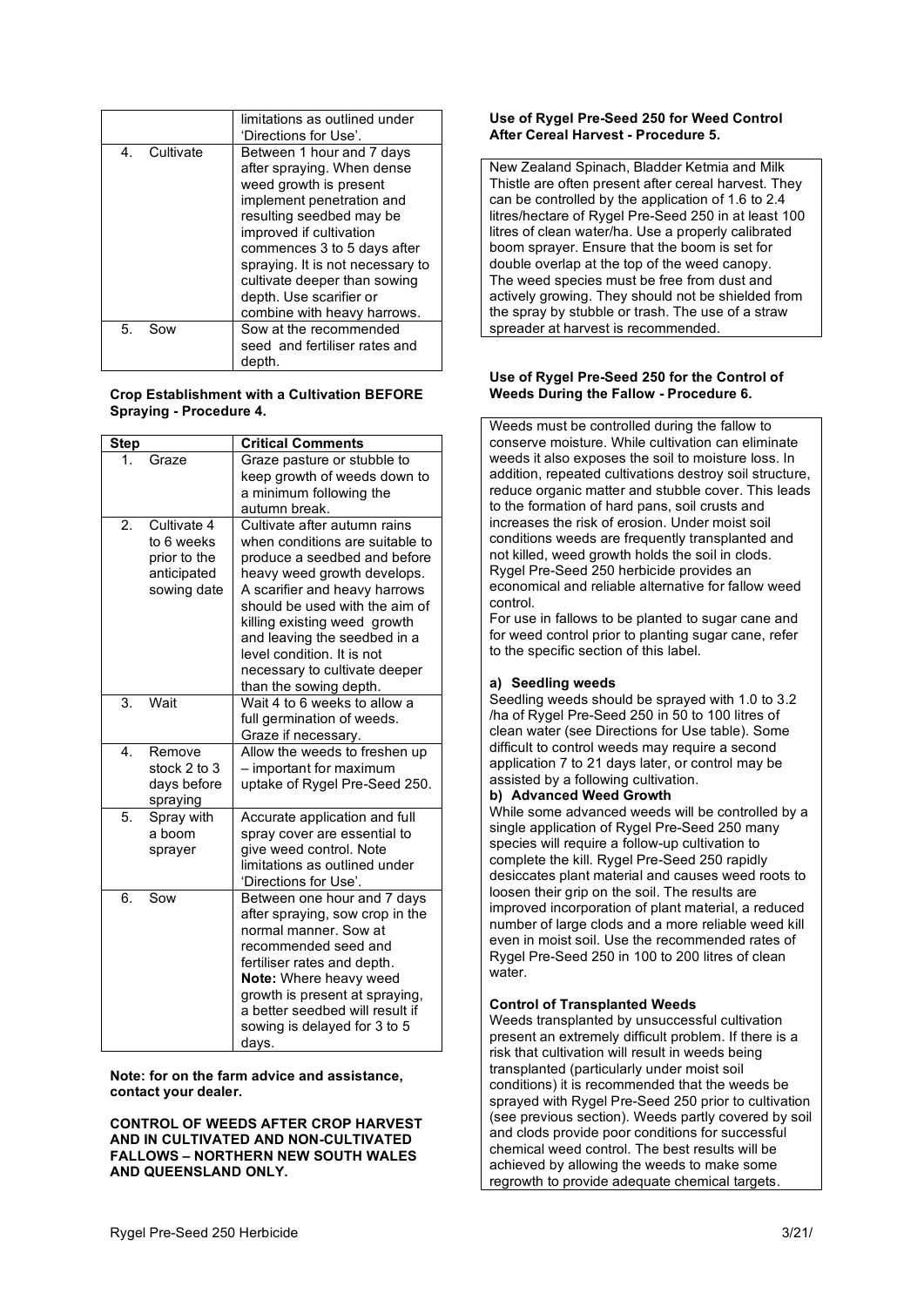Apply the highest rate of Rygel Pre-Seed 250 preferably spraying in the late afternoon or early evening.

#### **Use of Rygel Pre-Seed 250 for the Control of Seedling Weeds Immediately Before Sowing - Procedure 7.**

**a) Sowing with full disturbance (full combine)** The cultivation action of the combine aids in weed kill. Use 0.8 to 2.4 litres of Rygel Pre-Seed 250 depending upon weed species (see Directions for Use table). Sowing should commence within 7 days of spraying.

#### **b) Sowing with minimum disturbance (row crop, no-till planters)**

A higher rate of Rygel Pre-Seed 250 is recommended due to the absence of cultivation. Use 1.2 to 3.2 litres per hectare in Southern Australia; 1.0 to 3.2 litres per hectare in Northern Australia (Qld, Nthn NSW & NT only).

## **Compatibility**

Rygel Pre-Seed 250 is compatible with any one of the following herbicides:

metsulfuron-methyl, atrazine, dicamba, 2,4-D, diuron, metolachlor, chlorsulfuron, oxyfluorfen, paraquat, triasulfuron, clopyralid, MCPA, diquat, simazine, imazethapyr, pendimethalin, oryzalin, trifluralin.

Tank mixes with 2,4-D and MCPA formulations should not be more concentrated than 2 parts Rygel Pre-Seed 250 to 1 part 2,4-D or MCPA.

Refer to the manufacturers label for specific details on compatibility and weed control. Mixtures with more than one product may not be compatible and should be checked in a jar test first. Physical compatibility does not guarantee biological compatibility.

Rygel Pre-Seed 250 is compatible with any one of the following insecticides:

alpha-cypermethrin, phosmet, lambda-cyhalothrin, omethoate, bifenthrin.

Rygel Pre-Seed 250 is compatible with Rygel Cropwett 1000 surfactant.

Rygel Pre-Seed 250 is not compatible with copper, zinc or manganese sulphates.

## **PROTECTION OF CROPS, NATIVE AND OTHER NON-TARGET PLANTS**

DO NOT apply under weather conditions or from spraying equipment that may cause spray to drift onto nearby susceptible plants/crops, cropping lands or pastures.

## **PROTECTION OF LIVESTOCK**

Domestic pets and poultry – keep away from treated areas. Low hazard to bees. No special precautions are required. This formulation should not be applied on or near water, which is used for livestock watering.

#### **PROTECTION OF WILDLIFE, FISH, CRUSTACEANS AND ENVIRONMENT**

DO NOT contaminate streams, rivers or waterways with the chemical or used container. This

formulation should not be applied on or near water, which is used for human consumption, livestock watering or irrigation purposes or water used for commercial or recreational fishing.

## **STORAGE AND DISPOSAL**

Store in the closed, original container in a dry, cool, well-ventilated area locked room or a place away from children, animals, food, feedstuffs, seed and fertilisers. The method of disposal of the container depends on the container type. Read the Storage and Disposal instructions on the label that is attached to the container.

## **SAFETY DIRECTIONS**

Very dangerous, particularly the concentrate. Product is poisonous if absorbed by skin contact, inhaled or swallowed. Will irritate eyes, nose, throat and skin. Attacks the eyes. Protect eyes while using. Avoid contact with eyes, skin and clothing. DO NOT inhale spray mist. When opening the container and preparing product for use and using the prepared spay, wear:

- cotton overalls buttoned to the neck and wrist,
- a washable hat.
- elbow-length PVC gloves,
	- face shield or goggles,
- half face piece respirator or disposable respirator.

If clothing becomes contaminated with product, or wet with spray, remove contaminated clothing immediately. If product on skin, immediately wash area with soap and water. If product in eyes, wash it out immediately with water. Avoid contact with spray mist. DO NOT inhale spray mist. After use and before eating, drinking or smoking, wash hands, arms and face thoroughly with soap and water. After each day's use, wash gloves, respirator and if rubber wash with detergent and warm water, face shield or goggles and contaminated clothing.

## **SPRAY APPLICATION**

- Do not work in spray mist.
- Do not continue to use if skin irritation or nose<br>bleed occurs. This may be caused by This may be caused by exposure to spray mist as the result of incorrect use of equipment or adverse climatic<br>conditions. Stop and review handling and Stop and review handling and spraying techniques before further spraying. If symptoms persist seek medical advice.
- When there is a risk of exposure to spray mist wear waterproof footwear and waterproof protective clothing, impervious gauntlet length gloves (rubber or PVC), goggles and a face mask and respirator covering nose and mouth and capable of filtering spray droplets. A high efficiency type particulate respirator is recommended but in any event use a respirator that complies with the requirements of AS1716 (Standards Association of Australia). Further advice on safety equipment should be obtained from a safety equipment manufacturer.
- Avoid contacting vegetation wet with spray but if necessary to do so wear waterproof footwear and waterproof protective clothing and gloves.